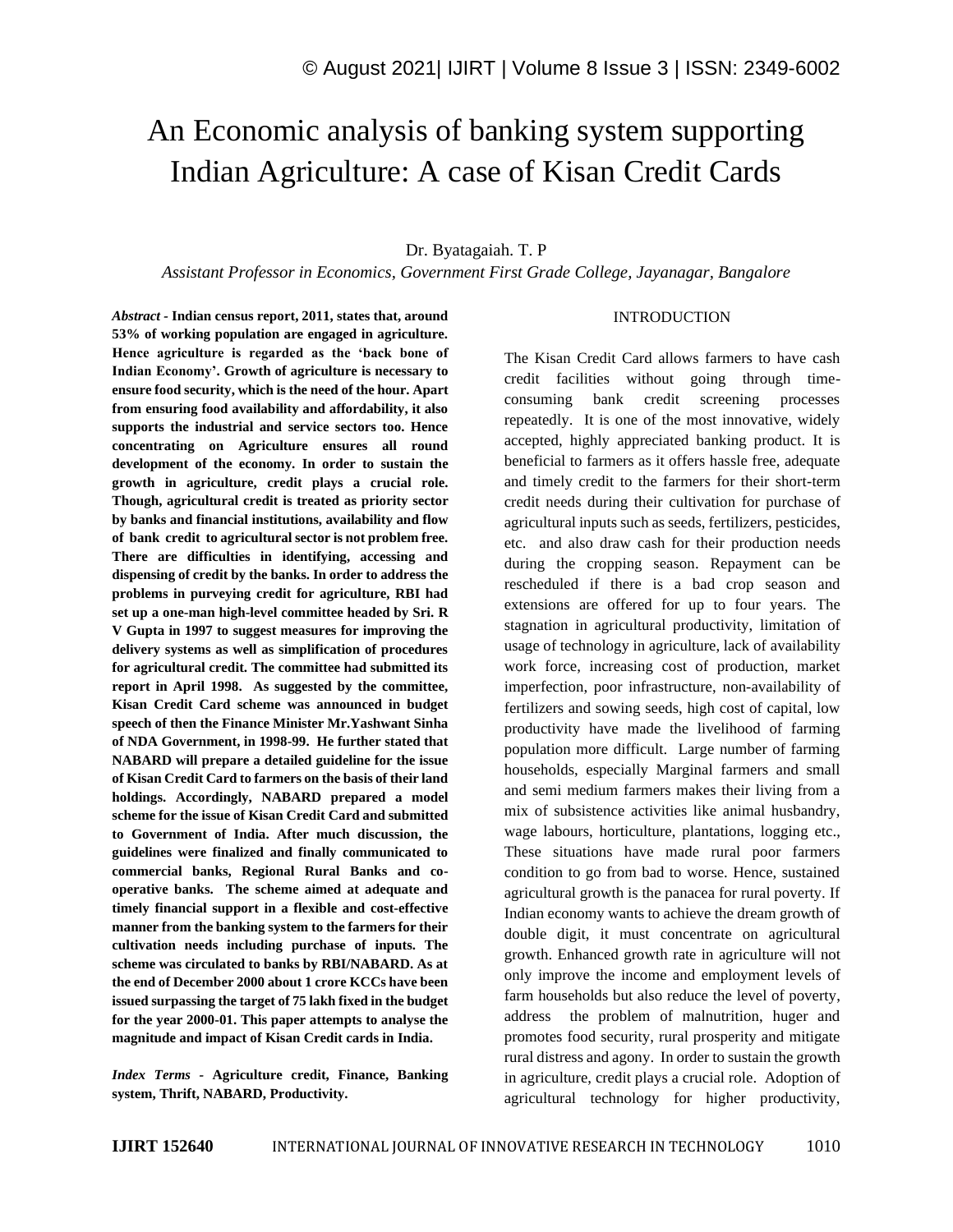intensive use of inputs demands availability of easy flow of money to rural peasants. Though, agricultural credit is treated as priority sector by banks and financial institutions, availability and flow of bank credit to agricultural sector is not problem free. There are difficulties in identifying, accessing and dispensing of credit by the banks. Important national programmes of the government such as National Food Security Mission (launched in 2007-08), Accelerated pulses Production Programme, Rashtriya Krishi Vikas Yojana, FASAL, ERFS, National Mission for Sustainable Agriculture (launched in 2011-12) will be ineffective, unless proper credit and backed by much needed financial facility to farmers. This stimulates public and private investment in agriculture and substantial increase in the requirement of production and investment credit.

## REVIEW OF LITERATURE

Mehta et al. (2016) analysed the role of kisan credit card scheme in the rural India. The primary motive of the study was to analyse the role of Kisan credit card scheme and provide suggestions thereof. It was observed that Kisan credit card was very effective popular tool of rural credit to finance the requirements of farmers in judicious manner. It was suggested that banks must make the process easy so that the farmers in poor performing zones can also get benefit from the scheme as well.

Gandhimathi and Sumaiya (2015) evaluated the role of kisan credit card system in the distribution of agricultural credit in the country. It was found that among the selected variables, rural branches of commercial banks, aggregate deposits, agriculture production, borrowing of commercial banks from Reserve Bank of India and the introduction of KCC scheme were significant to determine financial inclusion. Further, it was observed that the regression analysis and logic analysis proved that KCC improved the financial inclusion in the agriculture sector.

Maurya (2015) studied the role of co-operative banks in agriculture in district Mohali (Punjab) with the purpose to assess the impact of agriculture credit provided by co-operative banks in the study area. Further, it also studied the attitude of borrowers and lending agents towards farmers and assessed the impact of credit on assets, level of income, employment, savings etc. The study was based on primary sample survey conducted on 120 beneficiary farmers. The parameters used were utilization of land, amount of irrigation, cropping strength, output model, cultural practices, input arrangement, farm incomes, employment model, saving guide. It was found that almost all the parameters under the study had significant impact on co-operative banks lending in one way or the other. But banks failed to go long way to fulfill the credit requirements of the rural farmers. Further, it was also found that there was increase and decrease in the rural farm credit by institutional and non-institutional agencies during the last five decades but the lending institutions faced many problems such as over dues and defaults. It was recommended that instead of giving cheaper credit, banks should also try to inculcate saving habit and monitoring arrangements and controls should be tightened.

Bindage et al. (2014) studied the economic impact of kisan credit card scheme for sugarcane crop in Kohlapur (Maharashtra). The main objective of the paper was to review the development in the number of Kisan credit card consumers and examine the rate and adequacy of loan under the scheme as compared to loan without KCC. For the purpose of primary survey, data has been collected from 60 KCC users and 60 non KCC beneficiaries selected randomly. The study has been conducted for the year 2010-11. The pre-tested and structured schedule has been used to collect information regarding borrowings, repayment, interest and cost of borrowing etc. Growth rate and tabular analyses had been employed in order to study the growth of KCC users and compare cost and adequacy of credit covered with KCC and those not covered with KCC. It was found that KCC users grew over the study period but it faced a slowdown in last few years of the study. The cost of credit was higher for credit not covered with KCC scheme. Further, the credit was found to be inadequate in both cases credit under KCC scheme and credit not covered with KCC. It was recommended that the banks should make efforts to encourage and educate the farmers about the benefits of KCC scheme as well as maximize their reach to cover all the farmers.

Shinde (2013) studied the impact of Kisan credit card scheme on farm economy and factors influencing adoption of scheme and constraints faced by the farmers. The secondary data was used and analyzed by using percentages and averages. The statistical tool of Cobb Douglas production function was used in order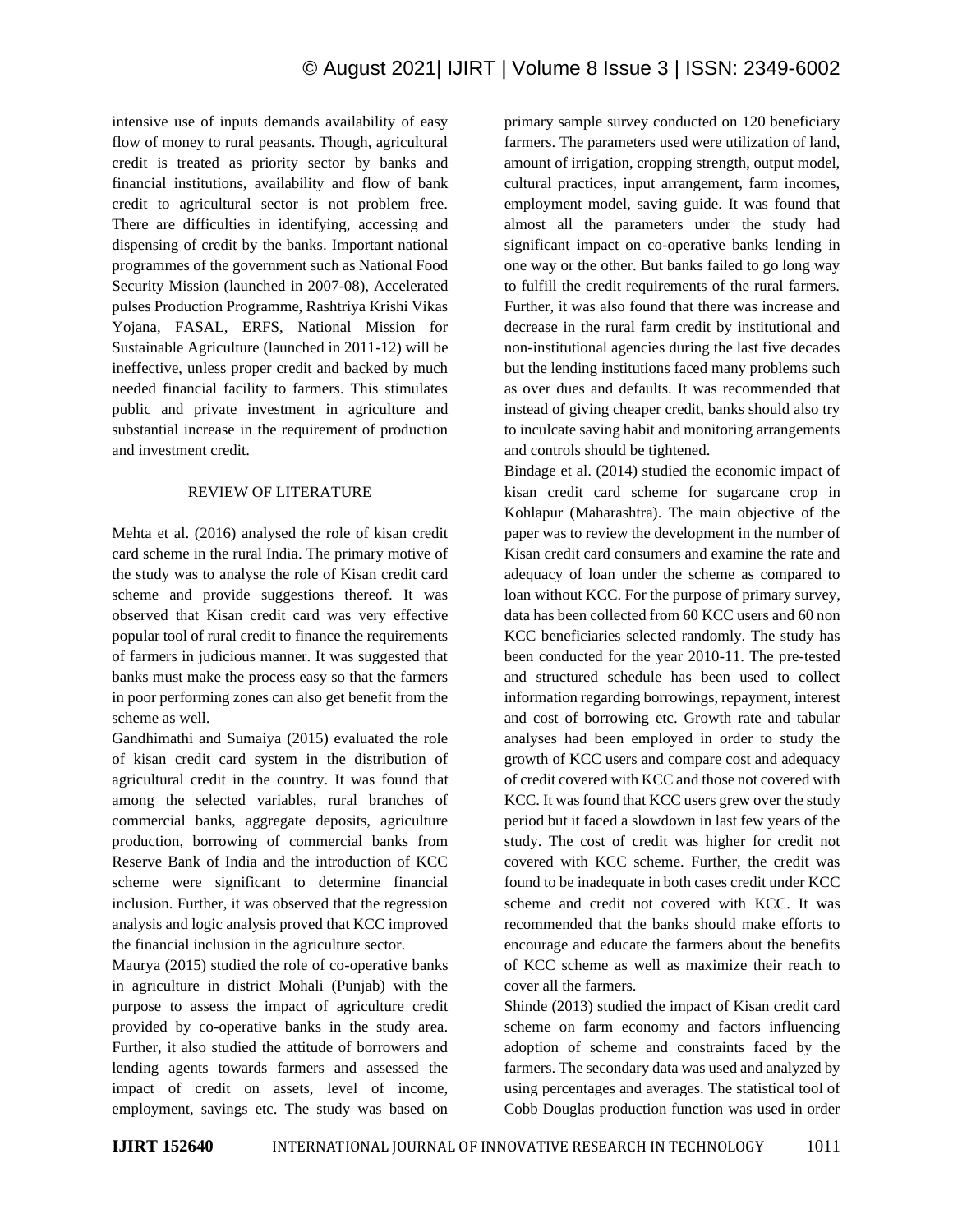to assess the resource use efficiency. The factors which were influencing the adoption of Kisan credit card scheme were found by using a binary logit model and the Garrett's ranking technique was used to rank the problems faced by the users. It was found that kisan credit card was popular product among farmers with great interstate variation in numbers and social economic factor was affecting the holding of Kisan credit card. It was suggested to train the borrowers regarding the procedure of obtaining Kisan credit card scheme to get more positive impact.

## OBJECTIVES OF THE STUDY

The study attempts to understand

- 1. The introduction and the growth of Kisan Credit cards in India.
- 2. The performance of Kisan credit cards in reducing rural poverty and the role of RRB's.
- 3. To suggest measure to improve the effectiveness of Kisan Credit cards.

# RESEARCH METHODOLOGY

For the purpose of the study, the period-wise and agency-wise progress has been studied. The data has been taken for the financial years of 1998-99 to 2012- 13. The data has been accumulated from various reports of NABARD and publications of Reserve Bank of India. The agency-wise analysis has been done for commercial banks, regional rural banks and co-operative banks providing Kisan credit card scheme during the period.

Agency-wise Progress of Kisan Credit Card Scheme The Kisan credit card scheme has been carried out by all the commercial banks, regional rural banks and cooperative banks throughout the country. The position of progress made by these agencies in regard to Kisan credit card scheme in terms of number of cards issued for the year 1998-99 to 2012-13 is presented in Table.

| Year    | No. of Kisan credit card Issued (In lakh) |               |             |                                 |              |              |         |
|---------|-------------------------------------------|---------------|-------------|---------------------------------|--------------|--------------|---------|
|         | Commercial                                | Proportion in | <b>RRBs</b> | Proportion in totalCo-operative |              | Proportion   | inTotal |
|         | Banks                                     | total $(\%)$  |             | $(\% )$                         | <b>Banks</b> | total $(\%)$ |         |
| 1998-99 | 6.22                                      | 79.34         | 0.06        | 0.77                            | 1.55         | 19.77        | 7.84    |
| 1999-00 | 13.66                                     | 26.61         | 1.73        | 3.37                            | 35.95        | 70.02        | 51.34   |
| 2000-01 | 23.90                                     | 27.62         | 6.48        | 7.49                            | 56.14        | 64.89        | 86.52   |
| 2001-02 | 30.71                                     | 32.88         | 8.34        | 8.93                            | 54.36        | 58.20        | 93.41   |
| 2002-03 | 27                                        | 32.76         | 9.64        | 11.69                           | 45.79        | 55.55        | 82.43   |
| 2003-04 | 30.94                                     | 33.46         | 12.73       | 13.77                           | 48.78        | 52.75        | 92.47   |
| 2004-05 | 43.96                                     | 45.41         | 17.29       | 17.86                           | 35.56        | 36.74        | 96.80   |
| 2005-06 | 41.65                                     | 51.98         | 12.49       | 15.59                           | 25.98        | 32.43        | 80.12   |
| 2006-07 | 48.08                                     | 56.49         | 14.09       | 16.56                           | 22.98        | 27           | 85.11   |
| 2007-08 | 46.06                                     | 54.38         | 17.73       | 20.93                           | 20.91        | 24.69        | 84.70   |
| 2008-09 | 58.34                                     | 67.90         | 14.14       | 16.46                           | 13.44        | 15.64        | 85.92   |
| 2009-10 | 53.13                                     | 59            | 19.49       | 21.64                           | 17.43        | 19.36        | 90.05   |
| 2010-11 | 55.83                                     | 54.90         | 17.74       | 17.45                           | 28.12        | 27.65        | 101.69  |
| 2011-12 | 68.04                                     | 57.86         | 19.95       | 16.96                           | 29.61        | 25.18        | 117.60  |
| 2012-13 | 82.43                                     | 63.5          | 20.48       | 15.78                           | 26.91        | 20.73        | 129.82  |

Agency-wise Progress of Kisan Credit Card Scheme in India

As it is observed, during the period 1998-99 to 2012- 13, the mean value of number of cards issued under Kisan credit card scheme in India was the highest in commercial banks (42 lakh) followed by co-operative banks (35.96 lakh) and RRBs (12.73 lakh). The growth rate of number of Kisan credit cards issued was found the highest in RRBs (22.84%) followed by commercial banks (14.27%), while the co-operative banks showed a negative growth rate (-2.67%). The number of cards issued by the commercial banks was 6.22 lakh in the year 1998-99 which increased to 82.43 lakh in the year 2012-13. The proportion of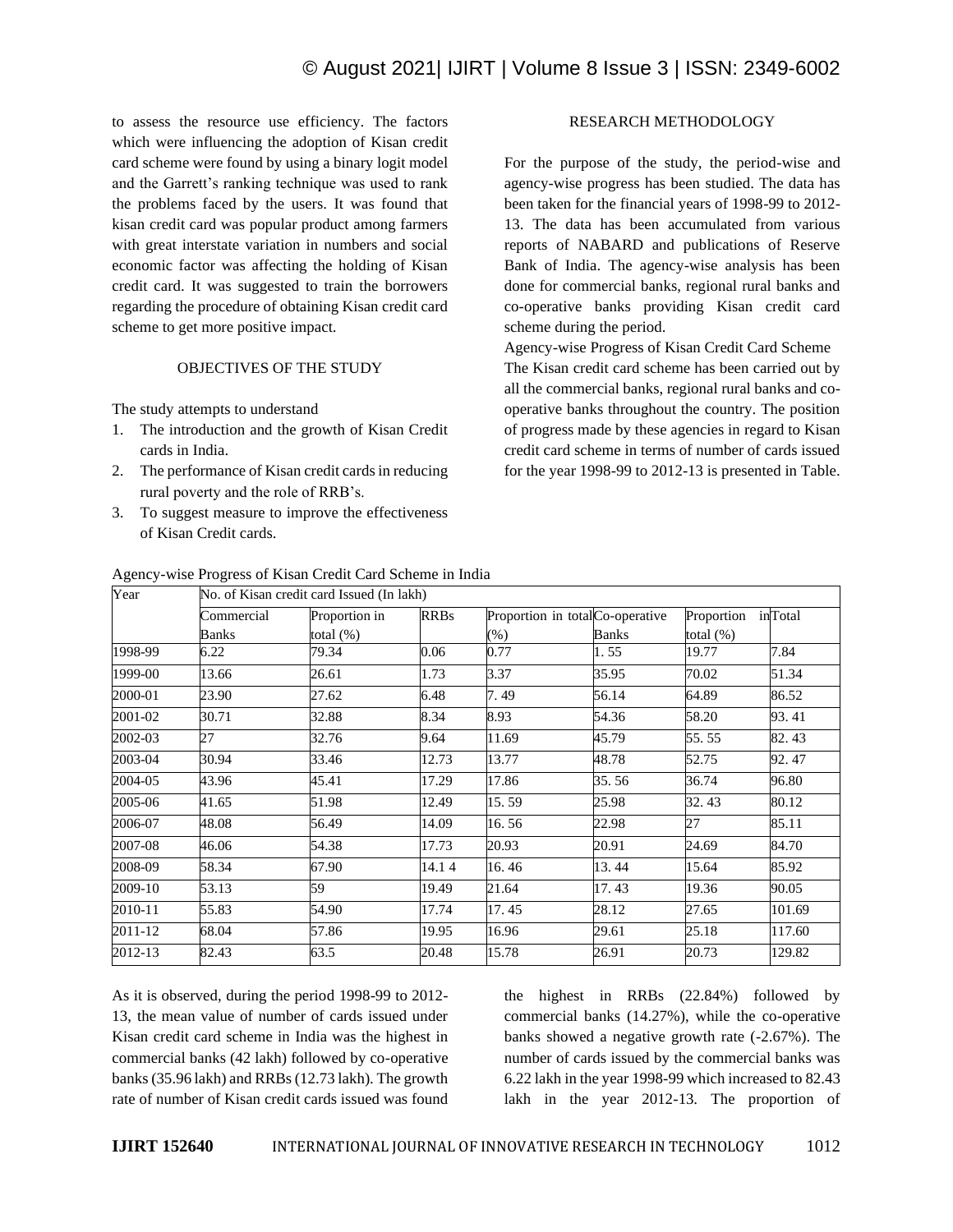commercial banks in total number of cards issued decreased from 79.34 per cent in the year 1998-99 to 63.50 per cent in the year 2012-13. The number of cards issued by RRBs was 0.06 lakh in the year 1998- 99 which increased to 20.48 lakh in the year 2012-13. The proportion of regional rural banks increased from 0.77 per cent in the year 1998-99 to 15.78 per cent in the year 2012-13. The number of cards issued by cooperative banks was 1.55 lakh in the year 1998-99 which increased to 26.91 lakh in the year 2012-13. The proportion of co-operative banks in total number of cards issued increased from 19.77 per cent in the year 1998-99 to 20.73 per cent in the year 2012-13. The variation was the highest in RRBs (52.47) followed by commercial banks (48.62) and co-operative banks (36.10) during the period of study.

## PRESENT SITUATION

Currently 6.88 crore active KCCs against 14.5 crore operational land holdings. Farmers engaged in allied activities of Animal Husbandry and Fisheries now included in KCC.

- Action already initiated to address the Gap of 7.62 crore in KCC
- Indian Bank's Association (IBA) waived off processing fee, inspection, ledger folio charges and other service charges for fresh/renewal of **KCC**
- RBI raised collateral free loan limit to Rs 1.60 lakh
- Saturation Drive initiated to provide KCC to all eligible farmers – maximum timeline of 14 days for issue of KCC
- Regular VCs being held by GoI with Chief Secretaries of State Govts and other officials
- Monitoring of banks through joint meetings of Secretary (DAC&FW) and Secretary (DFS)
- District Collector to monitor the implementation of activities during saturation drive camps in districts
- SLBC to organise joint meetings of banks and State Govts - finalise strategy for KCC saturation drive
- District Level Bankers Committee (DLBC) to identify districts with maximum gaps and fix targets
- DLBC to organise bank-wise/village-wise camps to collect forms of eligible farmers in districts with gaps
- State machinery (revenue dept) to facilitate completion of new application forms with the required documents

Some of the suggestions for its improvements are:

- 1. The Credit limit should be fixed by taking the average of high value crop and low value crops.
- 2. To effectively bridge the gap between, demand and supply of credit, i.e., credit gap, KCC should cover even noncredit requirements of the farmers.
- 3. Financial literacy relating to repayment discipline should also be imparted by the agencies to the existing and prospective borrowers of KCC in order to deal with the problem of mis utilization of credit.
- 4. Flexibility to withdraw cash from any bank should be given to the card holder.
- 5. Some of the vulnerable groups like tenant farmers, sharecroppers, defaulter farmers, agricultural labourers must be brought under the umbrella of KCC.
- 6. Credit delivery system to be more transparent and farmers friendly.

## **CONCLUSION**

Thus, the kisan credit card scheme has shown growth during the period of study in terms of number of cards issued and amount sanctioned under the scheme. As far as agency-wise progress of Kisan credit card scheme is concerned in terms of number of cards issued and amount sanctioned, the commercial banks were ahead of co-operative banks and RRBs during the period of study.

## REFERENCES

- [1] Gandhimathi, S., Sumaiya, M. (2015). Role of Kisan Credit Card System in the Distribution of Agricultural Credit in India. International Journal in Management and Social Science, 3(2), 464- 472.
- [2] Godara, A. Singh, Sihag, Sukuntla, Dhanju, K. (2014). Performance of Kisan Credit Card Scheme in Haryana Through Regional Rural and Cooperative Banks. Abhinav International